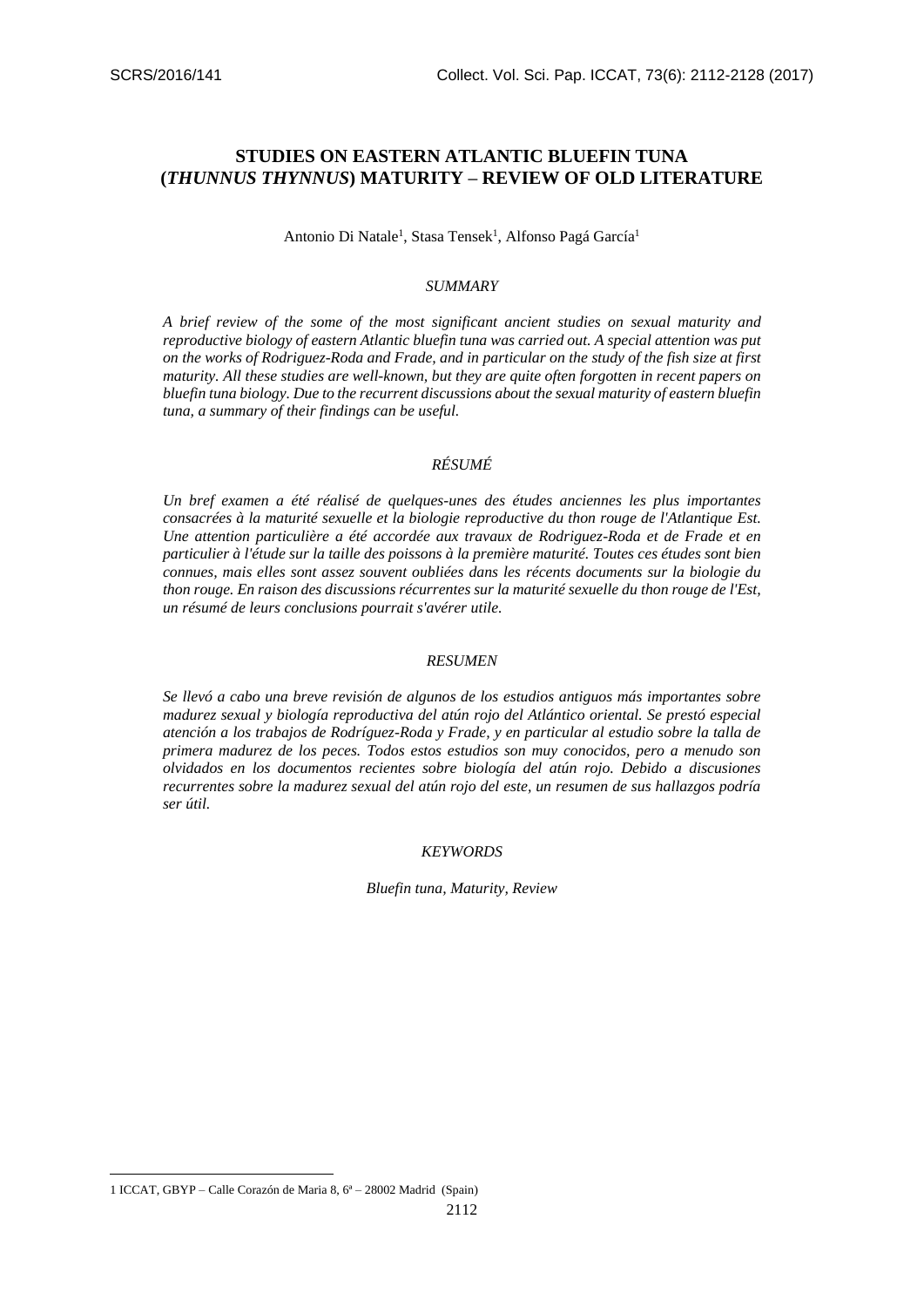## **1. Introduction**

In spite of the centuries of studies of the Atlantic bluefin tuna (*Thunnus thynnus*), some of the most basic aspects of its biology are still uncertain. There is still a lot of controversy regarding the reproduction of this species, in particular its sexual maturity and spawning habits. Considering the amount of research which have been devoted to these issues, positive information on its spawning habits is surprisingly still incomplete (Matters *et al*., 1995), even if many important details have been made clear since years. An additional problem seems created by the fact that many old studies were published in various national languages. Even if the scientific literature on the last two centuries about the eastern bluefin tuna biology has been recently summarised and reviewed (Piccinetti *et al*., 2014), there is a great and ongoing demand for additional scientific research that would provide further insights on this subject. As a modest attempt to contribute to the current research, and as asked for by the SCRS Bluefin Tuna Species Group in its last meeting, we undertake a brief review of some of the existing literature on maturity studies, focusing almost exclusively on the studies carried out in the Iberian peninsula until the '60s) that we thought have been unjustifiable forgotten or overlooked.

Many of the assumptions made by Rodiguez-Roda in the '60s are still very valid (particularly those on the bluefin tuna reproductive biology), while others should be regarded according to the knowledge about the migratory patterns that were available at that time (almost all coming from the observation of tuna trap fisheries) and that were "biased" by the general lack of data coming from offshore fisheries, but also by the lack of the most recent data obtained by the electronic tags. Only in the late '70s, mostly thanks to the many studies by Arena (the list is provided by Piccinetti *et al*., 2014, along with the list of papers wrote by Rodriguez Roda), it was possible to have a broader overview of the offshore migrations of bluefin tunas in the Mediterranean Sea, further improved with most recent technologies and several studies by various scientists in the late '90s and in the following years.

As a matter of fact, this paper just reviews the original data provided by the two authors (Rodriguez Roda,, 1964, 1967; Frade, 1950; Frade and Vilella, 1962) about the maturity of eastern bluefin tuna.

#### **2. Atlantic-Mediterranean migration and trap fishery terminology**

Rodriguez-Roda (1964, 1967) conducted his studies in the tuna traps located in the Gulf of Cadiz (east Atlantic, Spain) that were fishing bluefin tuna during its seasonal migrations i.e. entering the Mediterranean Sea before the spawning season and exiting the Mediterranean at the end of the spawning season. Depending on the direction of its movement, Rodriguez-Roda distinguished between two groups of bluefin tuna, one that was entering the Mediterranean, the incoming schools, that he called "de derecho" ("arrival" tuna in Mather *et al*., 1995), tunas moving from west to east, and one that was exiting the Mediterranean and was moving conversely (from east to west) and that he called "de reverso" ("return" tuna in Mather *et al*., 1995). The "arrival" tuna could usually be found in the traps from May to the early beginning of July, depending on the trap location, while the "return" tuna are normally found in the same traps from the beginning of July till mid-August.

The "arrival" tunas have a high percentage of body fat and have the gonads in the pre-maturity or maturity stage, while "return" tuna are skinnier and the gonads are in the stage of post-spawning. It is important to mention that the determination of tuna as "arrival" or "return" was mostly based on the state of maturity and the direction of the fish rather than on the date on which they arrive at the trap. Additionally, captures of some "arrival" tuna in the plain "return" tuna fishing season were not unusual at all at that times<sup>2</sup>.

## **3. Spawning season**

1

Rodriguez-Roda (1964) noted that the mean bluefin length in the Atlantic Spanish traps tends to be higher at the beginning of the trap fishing season, than at its end. He attributed that situation to the fact that, in case most animals migrate, the old and more experienced ones are the first initiating the migration, only later to followed by the younger ones. Moreover, he hypothesized that the gonads of older migrant tuna maturate earlier in the spawning season than those of the younger migrant ones<sup>3</sup>.

<sup>&</sup>lt;sup>2</sup> Recent anecdotic information from Spanish tuna trap fishery masters ("Rais" or "Arráez") reports that this situation is not unusual even in recent years.

<sup>&</sup>lt;sup>3</sup> The undefined fraction of the stock which remains in the Mediterranean Sea, overwintering there, was not considered by the Rodriguez-Roda, because these tunas were not among the catches of migrant tunas in the Atlantic Spanish traps.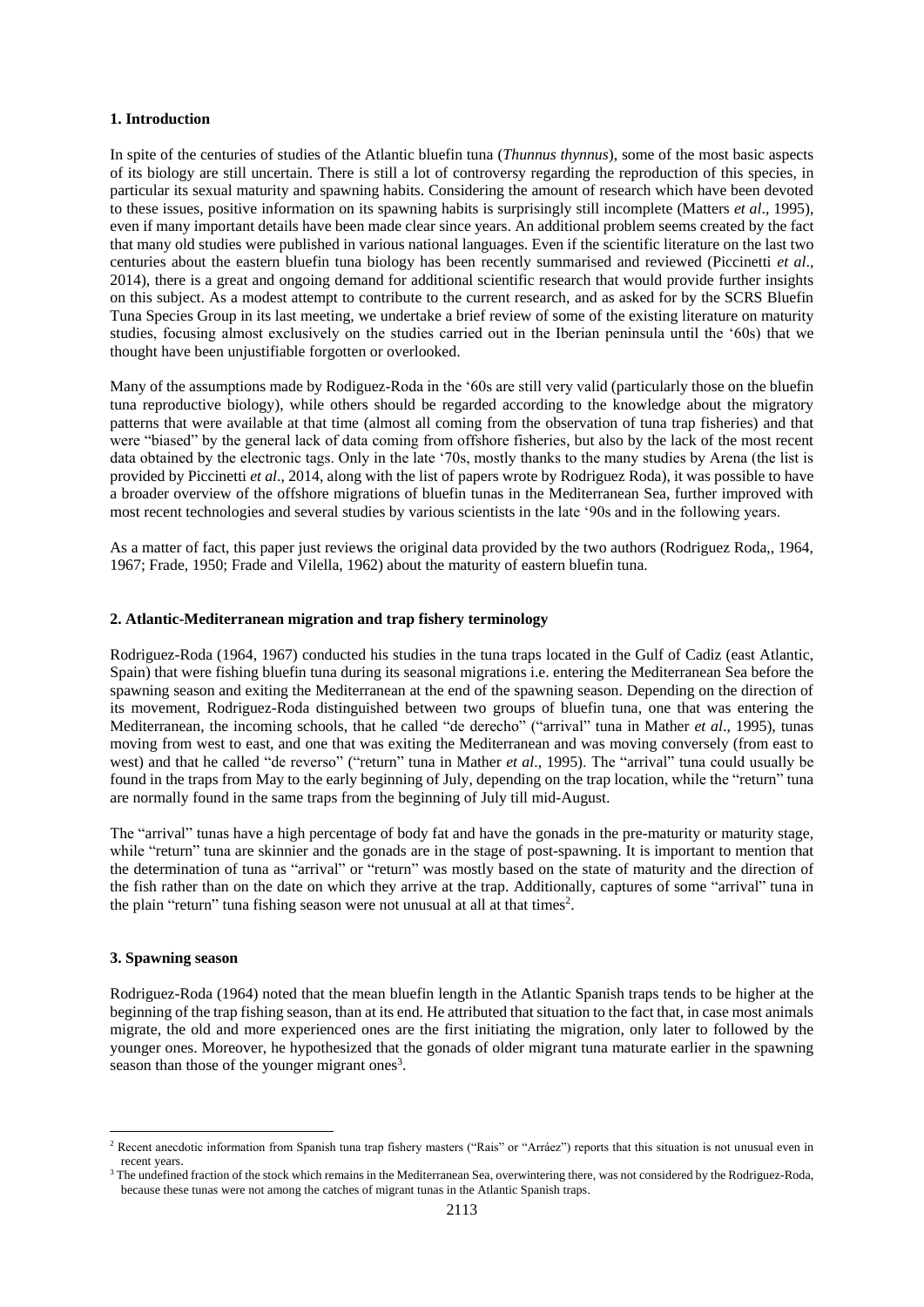This theory was corroborated by Mather *et al*. (1995), who affirmed that, while larger migrant individuals spawn mainly in the last half of June<sup>4</sup> and the first half of July, the smaller ones (which have reached the maturity) spawn later, throughout July and into August, and occasionally even into September. It has to be noted, though, that this is the case for south-central Mediterranean only, while in other parts of the Mediterranean the bluefin follows other spawning schedule.

# **4. Length-weight relationship**

A study of the bluefin tuna length-weight relationship conducted by Rodriguez-Roda (1964) at the tuna traps fishing for both "arrival" and "return" tuna showed clear distinction of these two groups of bluefin tuna (**Figure 1** and **Figure 2**). These results were expected, having in mind that "arrival" tuna is fatter and has full gonads, while the "return" one is thinner and has empty gonads. Weight/length relationship is the same for both types of tuna while they are juveniles and it starts to differ when the first individuals reaching sexual maturity, which is around FL=115 cm.

# **5. Maturity stages and gonadal development**

Frade (1950) established a scale of sexual maturity by means of histological study of the gonads and determination of a ponderal index (the weight of the gonads in relation to the weight of the body or the head), for the bluefin tuna fished by traps in Algarve (Portugal). While the correlation of the head weight with the size of the fish is more regular, the correlation of the entire body weight with the size varies more, depending to the level of the nutrition and the stage of the gonads (both are condition factors). Therefore, Frade established an index by simply calculating the weight of the gonads in correlation to the body length. According to this index (different for female and male), he distinguished between 7 different stages of maturity: A and B – tuna with full mature gonads; C and D – intermediate stage; and E, F and G – tuna with empty gonads at various stages. The scale was further tuned by histological examination of gonads (**Table 1**). Frade found that, during June, the frequency of stages A and B successively decreased for both sexes, in July prevailed females in stage C and males in stage B, while there were also some females in stage E and males in stages E-F; in August prevailed females in stages D-E while the stage A was missing, and males in stages B-C. Also, in August there were some fish in stage G, of both sexes.

In order to determine the state of maturity of bluefin tuna, Rodriguez-Roda (1964) established an empirical scale based on the observations of gonadal development during the different stages of maturity:

- I Immature. Gonads of rosy colour.
- II Pre-mature. Male gonads violaceous and female rose coloured.
- III Mature. Male gonads rose or white-pinkish coloured and female pinkish yellow or yellowish coloured.
- IV Pre-spawning. Male gonads milky violetish coloured.
- V Spawning.
- VI Post-spawning. Male and female gonads violetish coloured.

Given that Rodriguez-Roda only observed tunas captured by the Atlantic traps, it means that he could observe "arrival" tuna only prior to the spawning (in stages I, II and III) and "return" tuna after spawning season (stage VI). During the months of May and June, the majority of sampled tunas in these traps was in pre-spawning phase, while in July and August the majority was in the post-spawning phase (**Table 2**).

# **6. Gonadosomatic relationship**

As another measure for sexual maturity, Rodriguez-Roda (1964) studied the gonadosomatic index (relative fecundity in correlation to ovary development and testes development), according to the formula: GSI = [Gonad Weight / Total Tissue Weight | x 100. He calculated the index for each sampled fish and then grouped it according to size, sex, phase and monthly 10-days period, in order to get the correlation between the fish fork length and the gonadosomatic index (**Table 3** and **Table 4**). It can be observed that the index increases with the length of the fish. Additionally, observing the mean index by a 10-days period it can be noted that it is the highest in June for both females and males ("arrival" tunas), while it decreases significantly in the months of July and August ("return" tuna). Rodriguez-Roda (1964) believed that these results were indicating that the period of spawning was at the beginning of July. Finally, the gonadosomatic index is generally higher for females than for males.

**<sup>.</sup>** <sup>4</sup> Matter *et al.* (1995) were missing the detailed information about the spawning area in the Balearic Sea, which may have bluefin tuna spawning activities also from May.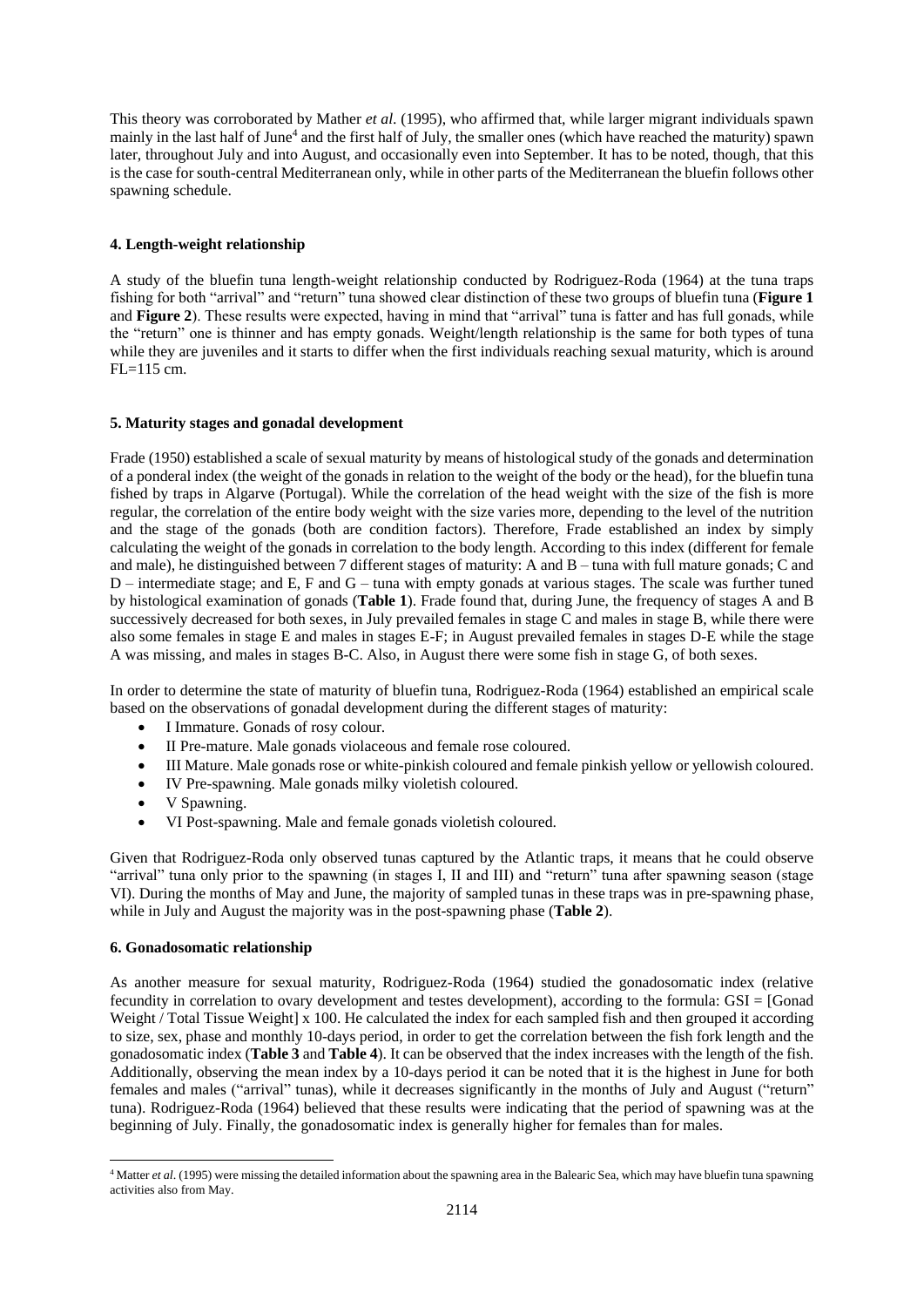Rodriguez-Roda (1964) also studied the correlation between the fish length and the gonad weight and he represented it graphically (**Figure 3** and **Figure 4**). This relationship is showed separately for females and males, and by separating "arrival" and "return" tuna. Rodriguez-Roda found a positive correlation between these two factors. However, it should be noted that the biggest part of the "arrival" tuna gonads were in the III stage of maturity, while only few were in the II and the IV stage. Similarly, all "return" tunas were in the VI stage of maturity. The equations for calculating the gonad weight from known fish length, depending on the sex and state of maturity are shown in the **Table 5**.

Rodriguez-Roda (1967) studied as well the length of the gonads in correlation to the length of the fish. As two gonads of the same bluefin individual are usually of different size, being the right gonad normally the longer one, he used only the length of the right gonad for the calculation of this relationship. The results were represented in a scatterplot, separately for females and males and maturity stage, according to the type of migration (**Figure 5**). A relationship between the length of the gonads and body is not clearly visible, because the CVs are very big. The author explains the lack of clear relationship by the small number of samples or imprecise measurement of gonads. Nevertheless, a relationship does exist and Rodriguez-Roda provided several equations for relating the length of the fish and its gonads, depending on the sex and the maturity stage (**Table 6**). In the same study, he also published the equations for the correlation between gonads length and weight (**Table 7**) and showed their relationship on the scatterplot (**Figure 6**).

## **7. Size at first maturity**

In the Mediterranean, according to Sella (1929), bluefin tuna becomes able to spawn from age 3, which correspond to the size of 97.5cm and the weight of 15 kg. In some cases of rapid growth, the maturity can already occur at the age of 2, while, likely, in other cases of slow growth, it doesn't occur until the age 4. According to Le Gall (1954), bluefin reaches maturity at the size of 95-105 and at the weight of 12-17 kg.

Frade and Vilela (1962) made a study of the bluefin caught off Portugal (Atlantic coast) and found that specimens of fork length of 65-70 cm have already initiated gametogenesis, while the ones having 1 meter FL are in much more advanced stage, showing signs that have already spawned. Therefore, they assumed that the bluefin reaches its first maturity at the size of 80-90 cm, which corresponded, according to the authors, to the age of 2 years.

Rodriguez Roda (1964) studied stages of maturity of bluefin tuna of different sizes and came to conclusion that the size at first maturity is FL=115 cm, which, according to his calculation, corresponds to bluefin tunas of age 3. He also stressed that this result is corroborated by his studies on bluefin tuna growth, because he found that the growth is rapid precisely up to the length of 115 cm, and after this FL it slows down.

In his later studies on size at first maturity, Rodriguez-Roda (1967) gathered the data from various years of bluefin tuna study (1956-1963). He grouped the fish according to the length classes and studied the percentage of mature fish (in stage II to VI) among total fish, separately for males and females (**Table 8**). He represented the same results on the maturity ogive (**Figure 7**), from which is visible that the first maturity (50% of fish) occurs at the length of FL=97.5 cm for female and FL=105 cm for male bluefin tuna, i.e. both of age 3, according to his calculation.

Taking into account the results of various studies conducted on bluefin tuna, Matter *et al*. (1995) concluded that the first spawning of eastern bluefin occurs at the age 4 (in exceptional cases at age 3 and by the age 6 all or almost all individuals are mature)<sup>5</sup>. Regarding the first spawning of the western Atlantic bluefin tuna, the hypothesized it to be at age 5, although he stressed that more research was needed to prove it.

# **8. Oocytes size frequency distribution**

**.** 

Rodriguez-Roda (1967) was also interested in bluefin tuna gamogenic development. For this purpose, he studied the oocytes (egg cells) size frequency distribution from 10 female specimens in the maturity stage III (mature fish). Oocytes in the ovarium are clearly of different sizes, depending on their respective maturity stage, but Rodriguez-Roda discovered that their size distribution is plurimodal. In other words, there were several groups of oocytes

<sup>5</sup> The recent review of the large available literature on the biology of eastern bluefin tuna carried out by Piccinetti *et al*. (2014), stated that fish sampled in many areas of the Mediterranean Sea at age 3 are usually 50% mature and 100% mature at age 4. These data mirror the situation of the SSB in the main spawning ground for the eastern bluefin tuna stock and, looking at all papers published in the last 50 years from scientist working in the Mediterranean Sea or in adjacent seas, they reached the same conclusion.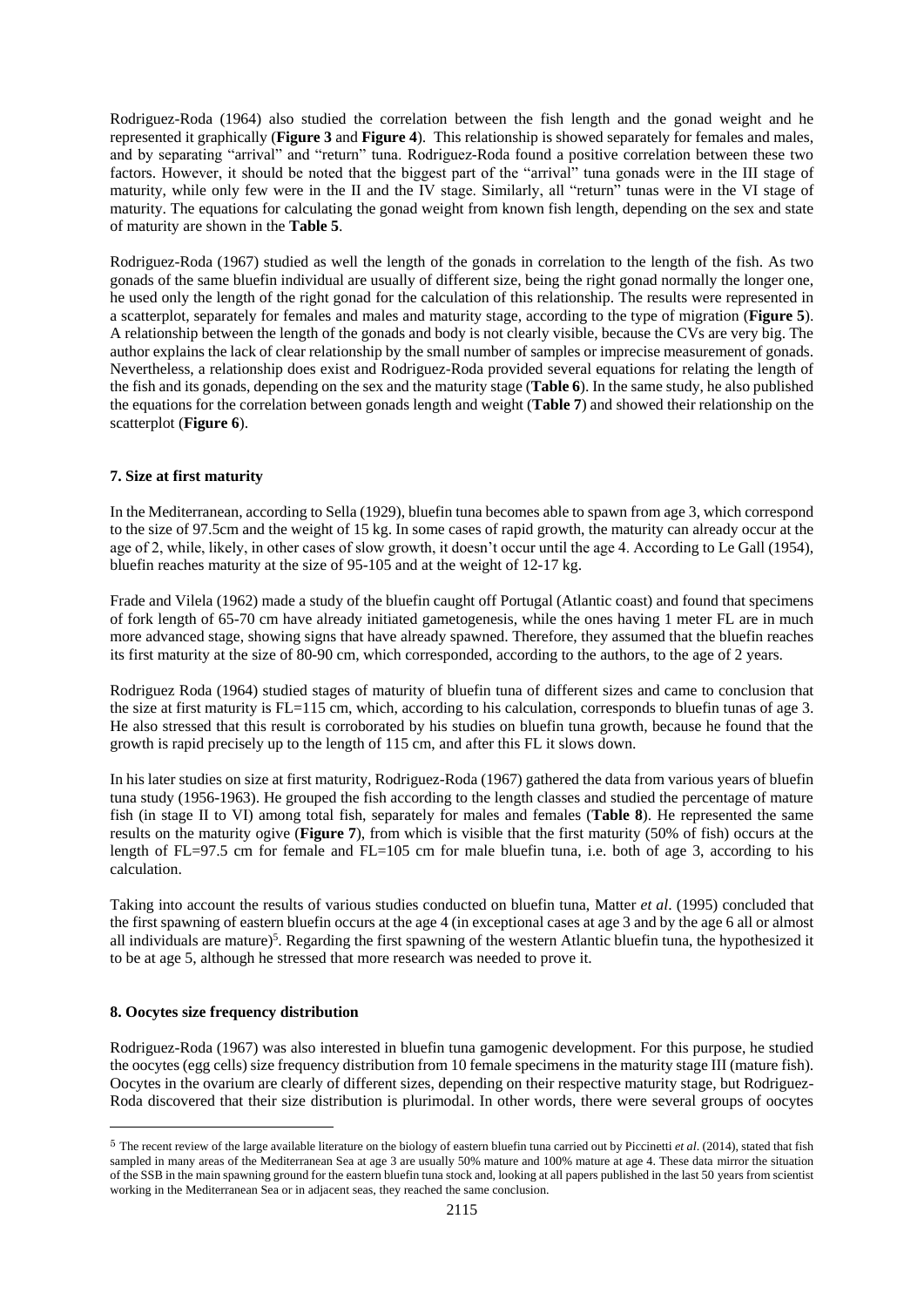that will be spawned either in various successive phases during the same spawning season, or in various successive seasons, depending on their growth rate. Roda opted for fractioned spawning, but he stressed that the spawning season is probably very short, corroborating his hypothesis by the fact that bluefin tuna suddenly disappears at the end of June in Spanish traps, while still in phase III (mature fish), and re-appears again in July, when it is already in phase VI (post-spawning). 6

Fractioned spawning was also supported by Frade (1950). He made a histological study of the gonads and demonstrated that the oocytes do not mature at once, but are rather developed and spawned fractionally.

## **9. Absolute fecundity**

**.** 

Absolute fecundity, i.e. the quantity of mature eggs that a bluefin is able to spawn during the spawning season was studied by Rodriguez-Roda (1967). He presumed that only oocytes whose radius is at least 0.333 mm (for bluefin in III stage of maturity) could be considered mature, as the smaller ones probably cannot achieve maturity during the current spawning season. Rodriguez-Roda counted the number of mature eggs, trying to put it in correlation with bluefin tuna size, weight and gonad weight and came with appropriate equations (**Figure 8**, **Figure 9** and **Figure 10,** respectively). The results show a high fecundity of bluefin tuna, which increases proportionally with size and weight of the fish. As an example, bluefin tuna of 120 cm FL can produce 5,500,000 eggs and one of 230 cm, nearly  $30,000,000$  of eggs<sup>7</sup>.

<sup>6</sup> This assumption was clearly affected by his personal knowledge at that time and was not taking into account several papers published in other Mediterranean countries. As a matter of fact, spawning in the Mediterranean Sea usually occurs from mid-May to the first part of July, but some variability might happen from year to year, depending on climate and oceanography. Migrations from and to the Atlantic are also correlated in time.

<sup>&</sup>lt;sup>7</sup> Recently, Aranda *et al.* (2013) assessed that a mature bluefin tuna is able to produce 48 eggs  $g^{-1}$  in average.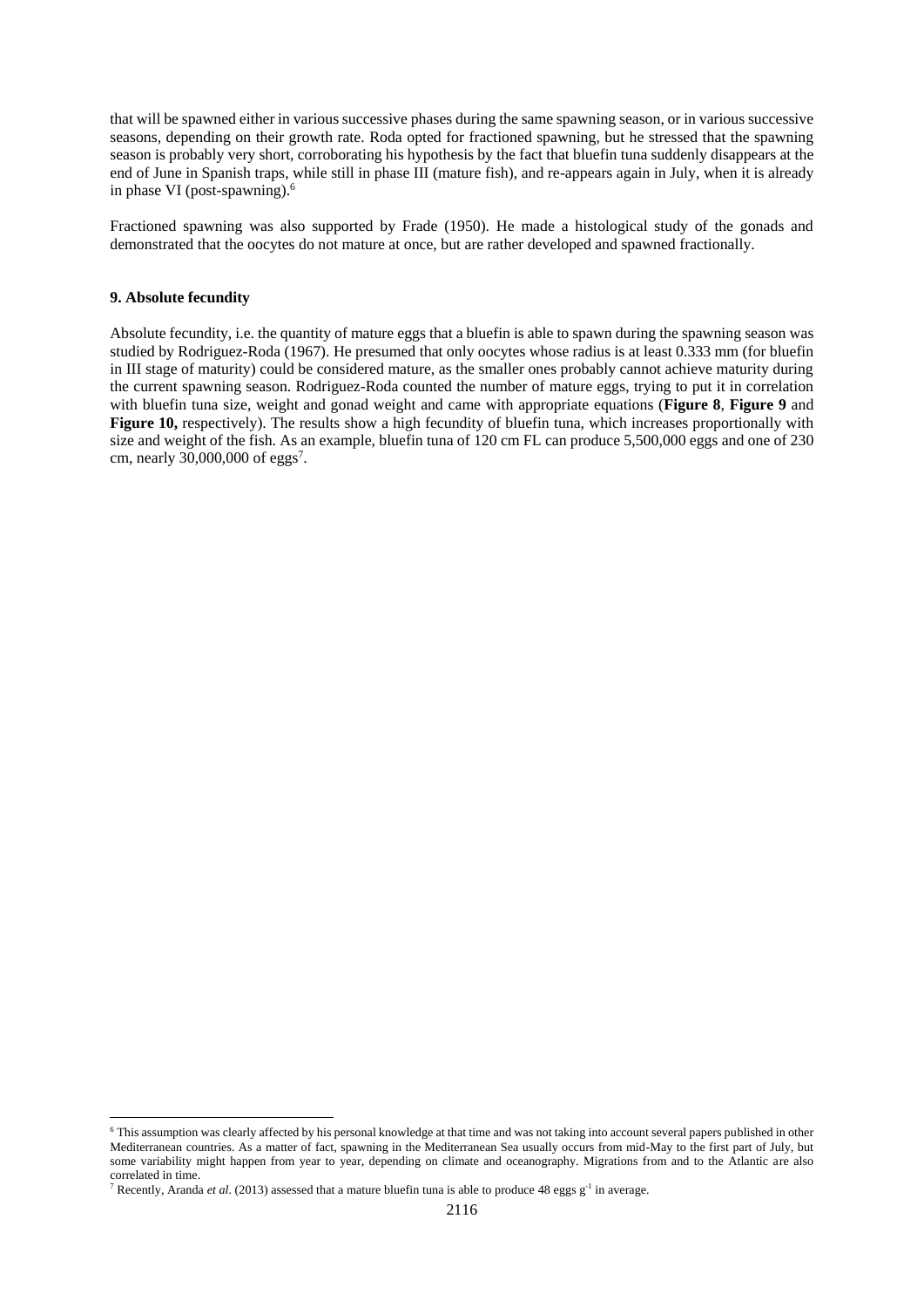## **References**

Frade, F., 1950, Estudos de Pescarias do Ultramar Português - Os Atuns, *Colóquios J. Inv. Coloniasis.* 

- Frade, F. and Vilela, H., 1962, Le Thon Rouge et le Germon. Morphologie, Biologie et Pêche., *Estud. Ens. E Doc., J. Inv. Ultramar.*
- Le Gall, J., 1954, Recherches sur les poissons Scombriformes: Germon-Thoun rouge-*Rev. Trav*. *Inst. Sc. Tech. Pêches marit., XVIII, fasc. 2-4.*
- Mather, F.J., Mason, J.M. and Jones, A.C.1995. Historical document: life history and fisheries of Atlantic bluefin tuna. NOAA Technical Memorandum NMFS-SEFSC\_370:165 pp.
- Piccinetti C., Di Natale A., Arena P., 2013, Eastern bluefin tuna (*Thunnus thynnus*, L.) reproduction and reproductive areas and seasons. Collect. Vol. Sci. Pap. ICCAT, 69(2): 891-912.
- Rodriguez-Roda, J., 1964, Biología del Atún, *Thunnus thynnus* (L.), de la costa sudatlántica de España, *Inv. Pesq 25: 33-146.*
- Rodriguez-Roda, J., 1967, Fecundidad del atún, *Thunnus thynnus* (L.), de la costa sudatlántica de España*, Inv. Pesq 31(1): 33-52.*
- Sella, M., 1929, Migrazioni e habitat del tonno (*Thunnus thynnus,* L.) studiati col metodo degli ami, con osservazioni su l'accrescimento, sul regime delle tonnare ecc. *Memoria, R. Comitato Talassografico Italiano, 156: 511-542.*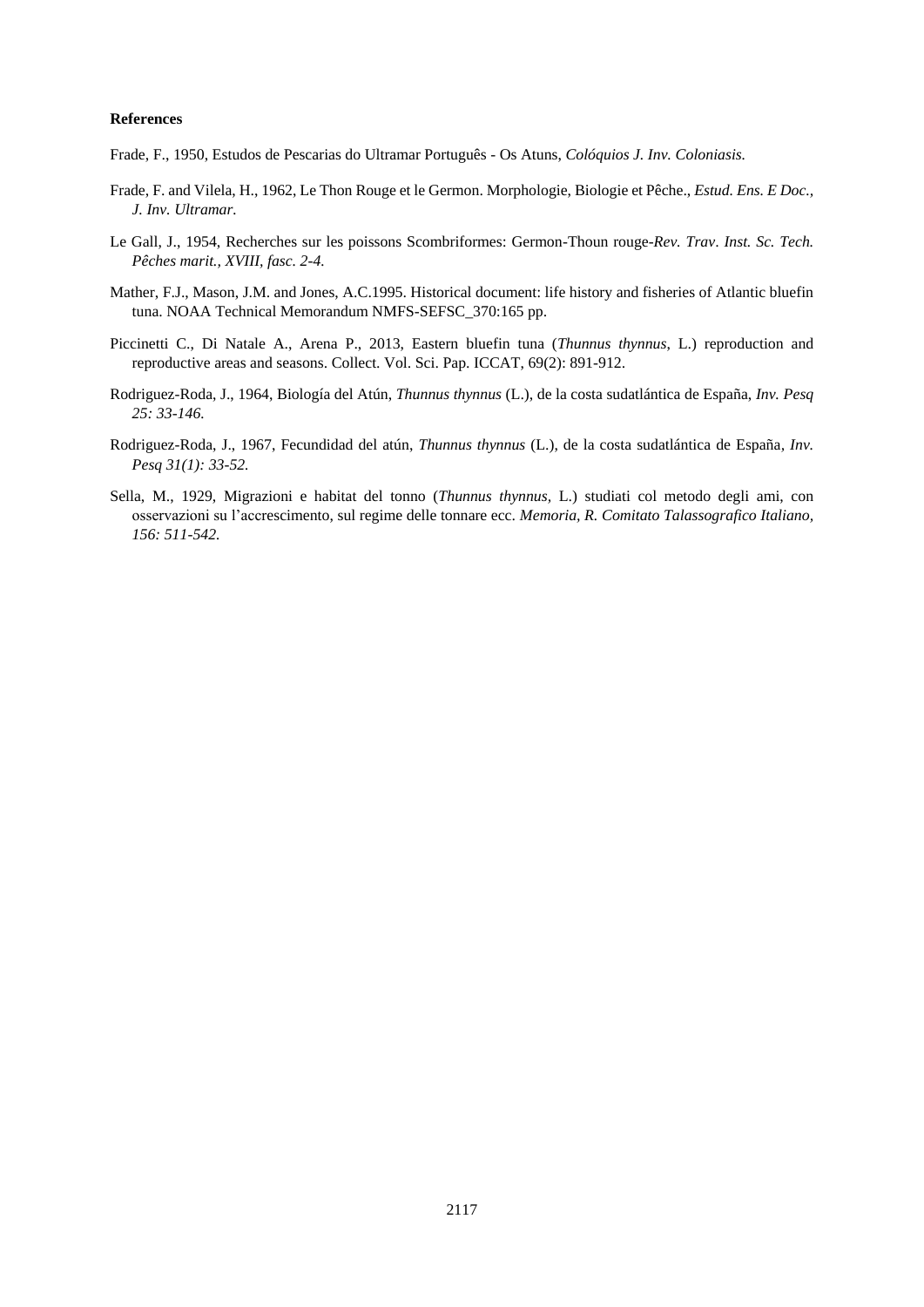**Table 1.** Maturity stages of bluefin tuna according to Frade (1950) – histological findings and the maturity index (relation between the length of the body and the weight of the gonads).

| <b>Maturity</b><br>stage |                        | <b>FEMALE</b>                                                                                                                 | <b>MALE</b>                                                                                                             |  |  |  |  |  |
|--------------------------|------------------------|-------------------------------------------------------------------------------------------------------------------------------|-------------------------------------------------------------------------------------------------------------------------|--|--|--|--|--|
| $\mathbf{A}$             | gonads                 | Ovigerous lamellae with some mature eggs.<br>Index= $14.3\%$                                                                  | Seminal vesicles: thick wall; some<br>spermatozoids in the cavity. Active<br>spermatogenesis. Index=9.5%                |  |  |  |  |  |
| R                        | <b>Full</b>            | Mature eggs dominate; some follicles empty.<br>Index= $8.3\%$                                                                 | Vesicles: thin wall; cavity filled with<br>spermatozoids. Spermatogenesis in course.<br>Index= $5.5\%$                  |  |  |  |  |  |
|                          | Intermediate<br>stages | Mature eggs dominate; some follicles in the<br>process of disintegration, some eggs in<br>process of degeneration. Index=5.8% | Vesicles: some full, other already empty. Some<br>still in spermatogenesis. Index=3.9%                                  |  |  |  |  |  |
| D                        |                        | Some mature eggs; lots of eggs in<br>degeneration. Index $=4.5\%$                                                             | Vesicles with some spermatogonial stem cells<br>(beginning of regeneration). Some residual<br>spermatozoids. Index=3.0% |  |  |  |  |  |
| E                        | gonads                 | Without mature eggs; reabsorption of eggs<br>and advanced disintegration of follicles.<br>Index= $3.7\%$                      | Vesicles completely coated with<br>spermatogonia. Some residual spermatozoids.<br>Index= $2.4\%$                        |  |  |  |  |  |
| Е-<br>F                  | Empty                  | Without mature eggs; reabsorption of eggs<br>and advanced disintegration of follicles.<br>$Index = 3.1 - 2.7\%$               | Vesicles without residual spermatozoids.<br>$Index = 2.1 - 1.8\%$                                                       |  |  |  |  |  |

Table 2. Percentage of bluefin tuna in different maturity phases by month in Atlantic Spanish traps (Rodriguez-Roda, 1964).

| <b>MONTHS</b> |      |      | MALES $(N=284)$ |      |  | FEMALES (N=495) |      |      |       |    |  |       |  |  |  |
|---------------|------|------|-----------------|------|--|-----------------|------|------|-------|----|--|-------|--|--|--|
|               |      | П    | ш               | IV   |  | VI              |      | П    | Ш     | IV |  | VI    |  |  |  |
| <b>May</b>    |      |      | 100             |      |  |                 |      |      | 100   |    |  |       |  |  |  |
| June          | 0.62 | 3.09 | 95.06           |      |  | 1.23            | 0.41 | 3.26 | 96.33 |    |  |       |  |  |  |
| July          |      | 1.85 | 5.55            | 1.85 |  | 90.74           |      |      | 9.46  |    |  | 90.54 |  |  |  |
| <b>August</b> |      |      | 3.17            |      |  | 96.82           |      |      | 1.06  |    |  | 98.54 |  |  |  |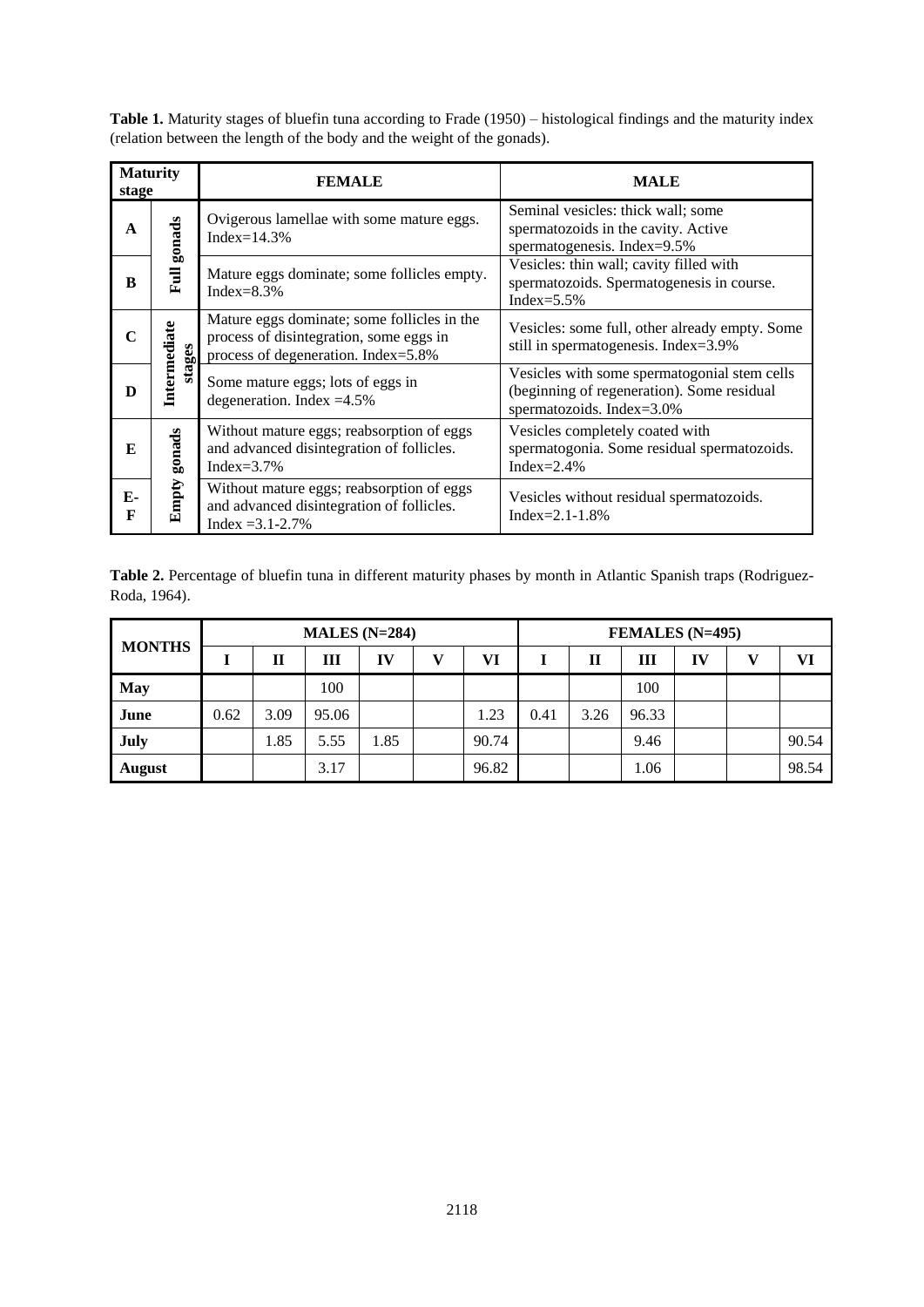|                     | $FL$ (cm)             | 95-  | 100- |  | 105- 110- 115- |      | 120-   125-   130-   135-   140-   145-   150-   155-   160-   165-   170-   175-   180-   185-   190-   195-<br>99,5  104,5  109,5  114,5  119,5  124,5  129,5  134,5  139,5  144,5  149,5  154,5  159,5  164,5  169,5  174,5  179,5  184,5  189,5  194,5  199,5  204,5  209,5  214,5  219,5  229,5  214,5  219,5  229,5  214,5  219,5  229,5 |      |      |                  |                                           |      |      |              |                    |                      |             |             |      |      |                                                                              |                      | 200- 205- |                      | $210 - 215 - 220$ | N  | M    |
|---------------------|-----------------------|------|------|--|----------------|------|------------------------------------------------------------------------------------------------------------------------------------------------------------------------------------------------------------------------------------------------------------------------------------------------------------------------------------------------|------|------|------------------|-------------------------------------------|------|------|--------------|--------------------|----------------------|-------------|-------------|------|------|------------------------------------------------------------------------------|----------------------|-----------|----------------------|-------------------|----|------|
|                     | 1st decade<br>of June | 0,11 |      |  |                | 0,55 |                                                                                                                                                                                                                                                                                                                                                |      |      | 1,3              |                                           |      | 1,35 | 1,89         |                    | 1,21                 |             |             |      | 1,37 |                                                                              | $1,62$   1,13   1,45 |           | 1,91                 |                   | 20 | 1,31 |
| male<br>"arrival"   | 2nd decade<br>of June |      |      |  |                |      |                                                                                                                                                                                                                                                                                                                                                | 1,44 |      | 1,28             |                                           |      |      | 1,66         | 0,8                | 1,19                 |             | $1,18$ 2,28 |      |      | $1,43$   2,48   1,71   2,28                                                  |                      |           |                      | 1,22              | 22 | 1,48 |
|                     | 3rd decade<br>of June |      |      |  |                |      |                                                                                                                                                                                                                                                                                                                                                |      | 1,37 | 0,96             |                                           |      |      |              | $\overline{2}$     | 0,97                 |             |             |      |      | $1,22$ 2,57                                                                  | 1,96                 |           |                      | 1,31              | 10 | 1,63 |
| male                | 2nd decade<br>of July |      |      |  |                |      |                                                                                                                                                                                                                                                                                                                                                |      |      |                  |                                           |      |      |              |                    |                      | $0,69$ 0,71 |             |      |      | $1,17$ 0,69                                                                  |                      |           |                      |                   | 5  | 0,89 |
| "return"            | 3d decade<br>of July  |      |      |  |                |      |                                                                                                                                                                                                                                                                                                                                                |      | 0,33 |                  |                                           |      |      | $\mathbf{1}$ |                    | $0,54$ 0,84          |             |             |      |      | $0.51$ 0.63 0.44 0.57 0.66                                                   |                      |           |                      |                   | 16 | 0,63 |
|                     | 1st decade<br>of June |      |      |  |                |      |                                                                                                                                                                                                                                                                                                                                                |      |      | $1,44$ 0,93 1,36 | 0,8                                       | 1,39 |      |              | $1,46$   1,18 0,96 |                      |             |             | 1,8  | 1,53 | 1,25                                                                         |                      |           | $2,06$   1,14   1,71 | 1,83              | 37 | 1,53 |
| female<br>"arrival" | 2nd decade<br>of June |      |      |  | 1,14           |      |                                                                                                                                                                                                                                                                                                                                                |      |      |                  | $1,55$   1,19   1,38   1,71   1,33   2,03 |      |      |              |                    | $1,09$   1,38   1,33 | 2,5         | 1,41        |      | 1,85 | 1,01                                                                         | 2,34                 | 1,69      |                      | 1,55              | 36 | 1,51 |
|                     | 3rd decade<br>of June |      |      |  |                |      |                                                                                                                                                                                                                                                                                                                                                |      | 1,16 |                  |                                           |      | 1,9  |              | 1,71               |                      |             |             | 1,54 | 2,02 | 2,07                                                                         |                      |           | 1,24                 |                   | 24 | 1,73 |
| female              | 2nd decade<br>of July |      |      |  |                |      |                                                                                                                                                                                                                                                                                                                                                |      |      |                  |                                           |      | 0,98 |              |                    | 1,07 0,84            |             |             | 1,03 |      | $1,06$   0,94   0,93   0,79   0,82                                           |                      |           |                      |                   | 26 | 0,92 |
| "return"            | 3d decade<br>of July  |      |      |  |                |      |                                                                                                                                                                                                                                                                                                                                                |      |      | $0,51$ 0,73      | 0,8                                       |      |      |              |                    |                      |             |             |      |      | $0,74$   0,69   0,78   0,75   0,79   0,82   0,75   0,82   0,75   0,79   0,85 |                      |           |                      |                   | 64 | 0,77 |

Table 3. Correlation between a fork length and a gonadosomatic index, for bluefin tuna captured in the trap of Barbate in 1956, grouped by sex and time of capture (10 days category). N represents the number of samples and M is mean gonadosomatic index (Rodriguez-Roda, 1964).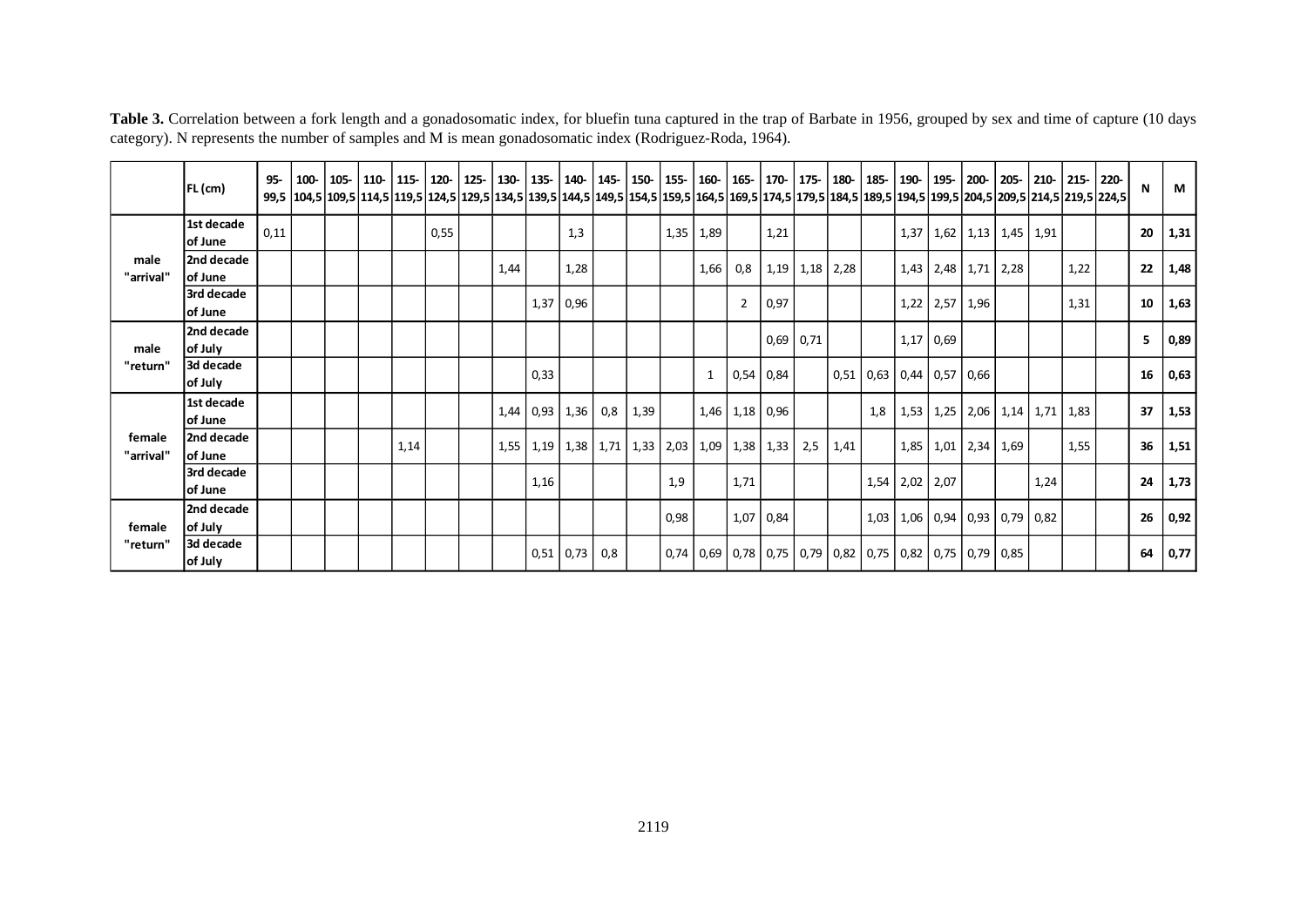|                     | FL (cm)               |      |      |      |           |      |                                   |             |      |      |                                                              |      |            |             |                            |            |             |                                                |            |                  |      |                       |      |             |      | 129,5 129,5 139,5 149,5 149,5 159,5 159,5 164,5 169,5 174,5 179,5 184,5 189,5 194,5 199,5 204,5 209,5 214,5 219,5 214,5 219,5 224,5 229,5 234,5 239,5 244,5 249,5 249,5 259,5 | $\mathbf N$ | M               |
|---------------------|-----------------------|------|------|------|-----------|------|-----------------------------------|-------------|------|------|--------------------------------------------------------------|------|------------|-------------|----------------------------|------------|-------------|------------------------------------------------|------------|------------------|------|-----------------------|------|-------------|------|-------------------------------------------------------------------------------------------------------------------------------------------------------------------------------|-------------|-----------------|
|                     | 1st decade<br>of June |      | 2,67 |      |           |      | $1,9$   1,48   1,54   1,29   1,63 |             |      |      |                                                              | 1,32 | 1,3        |             | $2,41 \quad 1,69$          |            | $1,38$ 1,22 |                                                |            | $2,51$ 2,13 1,3  |      |                       | 1,99 |             |      |                                                                                                                                                                               |             | $31 \quad 1,73$ |
| male<br>"arrival"   | 2nd decade<br>of June |      |      |      | 2,58 1,92 |      |                                   |             |      | 1,39 |                                                              | 2,02 |            |             |                            |            |             | 1,73   2,06   1,87   1,86   1,07   2,25   1,73 |            |                  |      |                       |      |             |      |                                                                                                                                                                               | 15          | 1,94            |
|                     | 3rd decade<br>of June |      |      |      |           |      |                                   |             |      |      |                                                              |      |            |             |                            |            |             |                                                |            | $2,64$ 2,76      |      |                       |      |             | 3,06 |                                                                                                                                                                               | 6           | 2,87            |
| male                | 2nd decade<br>of July |      |      |      |           |      |                                   |             | 0,87 |      | 1,1                                                          |      |            |             |                            | $0,8$ 0.63 |             |                                                |            |                  | 0,64 | 0,9                   | 0,72 | $0,47$ 0,61 |      |                                                                                                                                                                               | 12          | 0,72            |
| "return"            | 3d decade<br>of July  |      |      |      |           |      | 0,6                               | 0,52        |      |      | 0,66                                                         | 1    |            | $0.68$ 0.55 |                            | 0,81       | 0,44        |                                                | $0,6$ 0.42 |                  |      |                       |      | $0,48$ 0,47 |      |                                                                                                                                                                               | 13          | 0,59            |
|                     | 1st decade<br>of June | 0,95 |      |      |           |      |                                   |             |      |      | 1,54   1,04   2,47   1,25   0,72   2,13   2,02   2,14   1,95 |      |            |             | $1,5$   2,13   1,46   1,33 |            | 1,6         | -1                                             |            | $1,98$ 1,89 2,11 |      |                       |      |             |      |                                                                                                                                                                               | 41          | 1,65            |
| female<br>"arrival" | 2nd decade<br>of June |      |      |      | 1,1       | 1,78 | 1,7                               | 1,26        |      |      | 1,4   1,62   1,37   1,64   1,34   1,75   2,05   1,75   1,53  |      |            |             |                            |            |             | $3,14$ 2,49 2,47                               |            |                  |      | 2,17                  |      |             |      |                                                                                                                                                                               | 38          | 1,68            |
|                     | 3rd decade<br>of June |      |      |      |           |      |                                   |             |      |      |                                                              |      |            |             |                            |            |             |                                                |            |                  |      |                       | 1,94 |             |      |                                                                                                                                                                               | 1           | 1,94            |
| female              | 2nd decade<br>of July |      |      |      |           |      | 0,77                              |             |      | 1,04 |                                                              | 1,18 | 0,9        | 1,19        | 1                          | 1,16       |             |                                                |            |                  |      | $0,72$ 0,74 0,89 0,94 |      |             |      |                                                                                                                                                                               | 17          | 0,96            |
| "return"            | 3d decade<br>of July  |      |      | 0,77 |           |      |                                   | $0,81$ 0,69 |      |      | $0,8$ 0,67                                                   |      | $0,8$ 0,92 |             | $0,84$ 0,69 0,88           |            |             |                                                |            |                  |      |                       |      |             |      |                                                                                                                                                                               | 24          | 0,8             |

Table 4. Correlation between a fork length and a gonadosomatic index, for bluefin tuna captured in the trap of Barbate in 1958, grouped by sex and time of capture (10 days category). N represents the number of samples and M is mean gonadosomatic index (Rodriguez-Roda, 1964).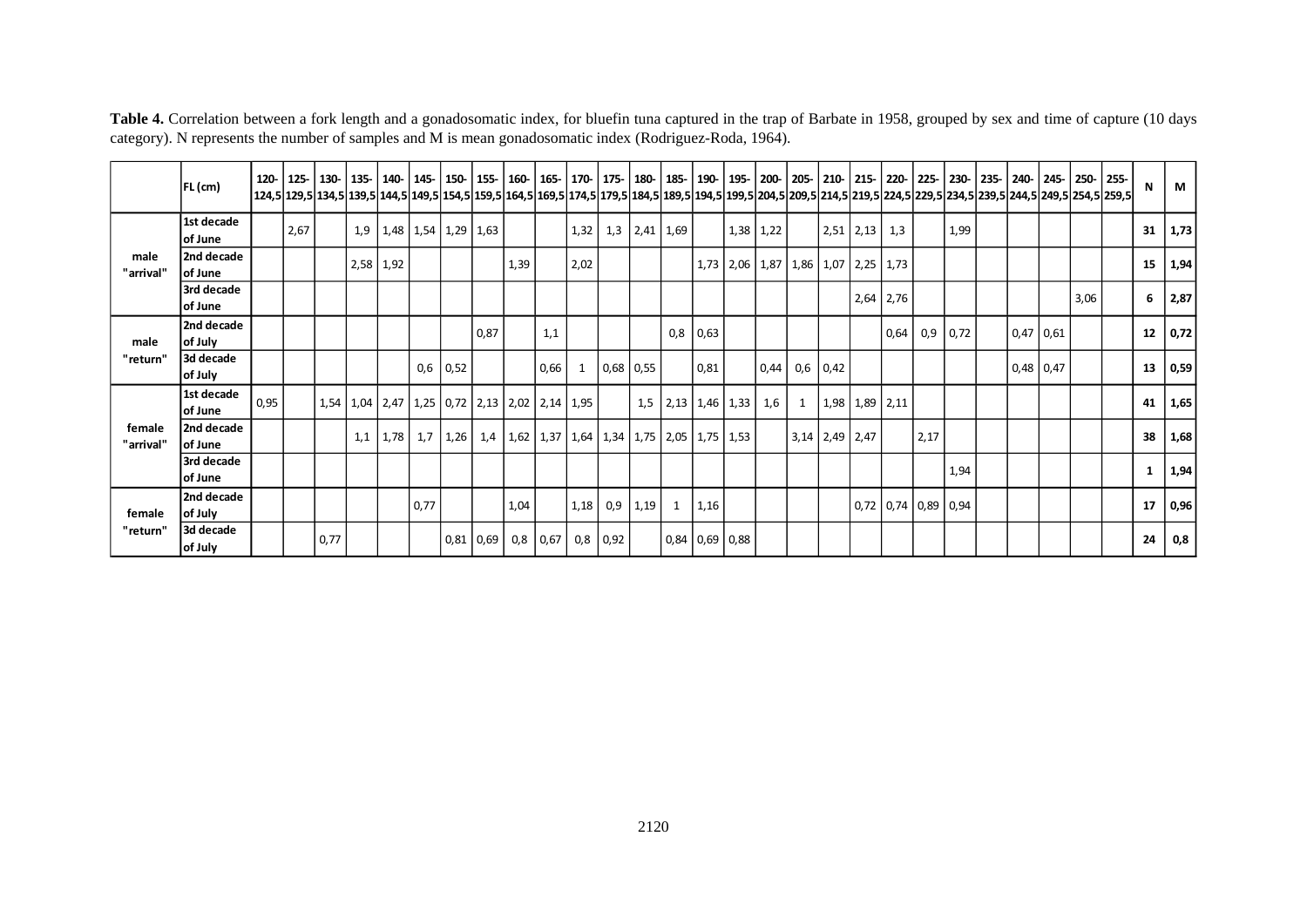**Table 5.** The equations for calculating of the gonad weight from known length, depending on the sex and state of maturity.  $W_g$  is gonad weight in kilograms and L fork length in centimetres, while N is number of samples.

|           | <b>Males</b>                      | <b>Females</b>                 |  |  |  |  |  |
|-----------|-----------------------------------|--------------------------------|--|--|--|--|--|
| "Arrival" | $W_g = 0.000000000032 * L^{4.77}$ | $W_g = 0.00000000076*L^{3.73}$ |  |  |  |  |  |
|           | $(N=110)$                         | $(N=181)$                      |  |  |  |  |  |
| "Return   | $W_g = 0.00000041 * L^{2.74}$     | $W_g=0.00000012*L^{3.02}$      |  |  |  |  |  |
|           | $(N=45)$                          | $(N=132)$                      |  |  |  |  |  |

Table 6. Correlation between the size of the bluefin tuna and the length of its gonads. L is the fork length (cm) and l the length of the right gonad (cm) (Rodriguez-Roda, 1964).

|                                   | <b>FEMALE</b>            | <b>MALE</b>           |
|-----------------------------------|--------------------------|-----------------------|
| "Arrival"-stage III (pre-spawning | $L = -3.41 + 4.340812*1$ | $L=27.2+3.426386*1$   |
| bluefin)                          | $l=7.566+0.196126*L$     | $l = 5.23 + 0.229524$ |
| "Return"-stage IV (post-spawning  | $L=4.75+3.558865*1$      | $L=158.82+1.306082*1$ |
| bluefin)                          | $l=1.95+0.213720*L$      | $I = -3.2 + 0.23111L$ |

**Table 7.** Correlation between the length and weight of bluefin tuna gonads. W is the weight of both gonads (g) and L is length of the right gonad (cm) (Rodriguez-Roda, 1964).

|                                               | <b>FEMALE</b>           | <b>MALE</b>           |
|-----------------------------------------------|-------------------------|-----------------------|
| "Arrival"-stage III (pre-spawning<br>bluefin) | $W=0.055434*L^{2.8}$    | $W=0.0717 * L^{2.7}$  |
| "Return"-stage IV (post-spawning<br>bluefin)  | $W = 28.337 * L^{0.98}$ | $W=0.3941184*L^{2.1}$ |

**Table 8**. Number and percentage of mature fish (in phases II to VI) in total fish, for different length classes and in separate for female and male bluefin tuna in Atlantic Spanish traps. The table ends at FL 140 cm because all fish of that length or higher are found to be 100% mature (Rodriguez Roda, 1967).

| <b>Fork length</b> |         | <b>FEMALE</b>            |            | <b>MALE</b>    |                |            |  |  |  |  |  |  |
|--------------------|---------|--------------------------|------------|----------------|----------------|------------|--|--|--|--|--|--|
| classes (cm)       | N total | N mature                 | $%$ mature | N total        | N mature       | $%$ mature |  |  |  |  |  |  |
| 79-79,5            |         | $\Omega$                 |            |                |                |            |  |  |  |  |  |  |
| 95-99,5            | 0       | $\overline{\phantom{a}}$ |            |                | $\Omega$       | $\Omega$   |  |  |  |  |  |  |
| 110-114,5          | 0       | $\overline{\phantom{0}}$ |            | 2              | 2              | 100        |  |  |  |  |  |  |
| 115-119,5          | 2       | $\overline{2}$           | 100        | 2              | $\overline{2}$ | 100        |  |  |  |  |  |  |
| 120-124,5          | 3       | 3                        | 100        | 2              | $\overline{2}$ | 100        |  |  |  |  |  |  |
| 125-129,5          | 2       | 2                        | 100        | 3              | 3              | 100        |  |  |  |  |  |  |
| 130-134,5          | 6       | 6                        | 100        | $\overline{4}$ | 4              | 100        |  |  |  |  |  |  |
| 135-139.5          | 14      | 14                       | 100        | 8              | 8              | 100        |  |  |  |  |  |  |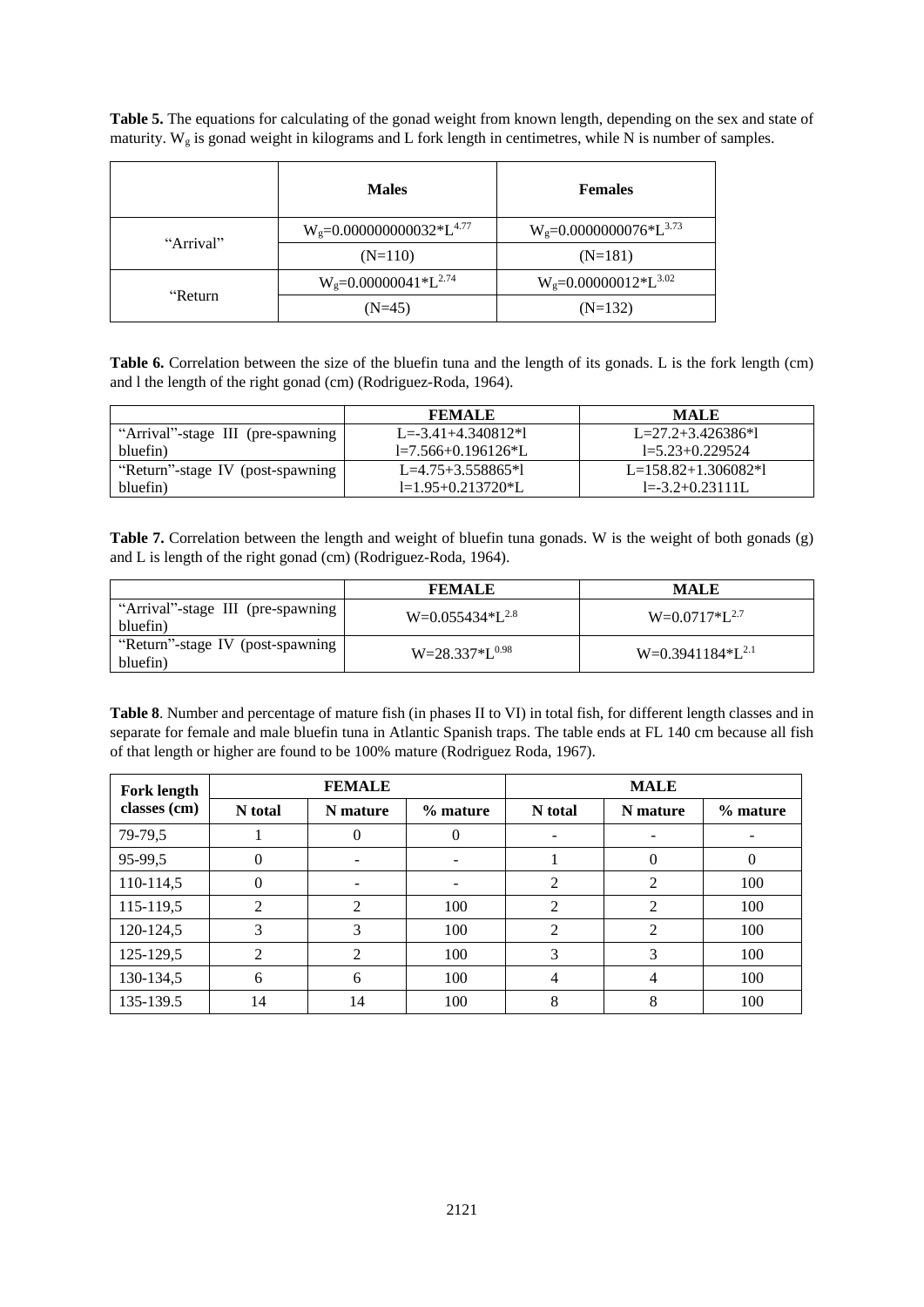

Figure 1. Weight/length correlation of bluefin tuna captured in Barbate trap (1956-1959). "Arrival" refers to the bluefin tunas entering the Mediterranean before the spawning season, while "return" refers to the bluefin tunas exiting the Mediterranean after spawning (Rodriguez-Roda, 1964).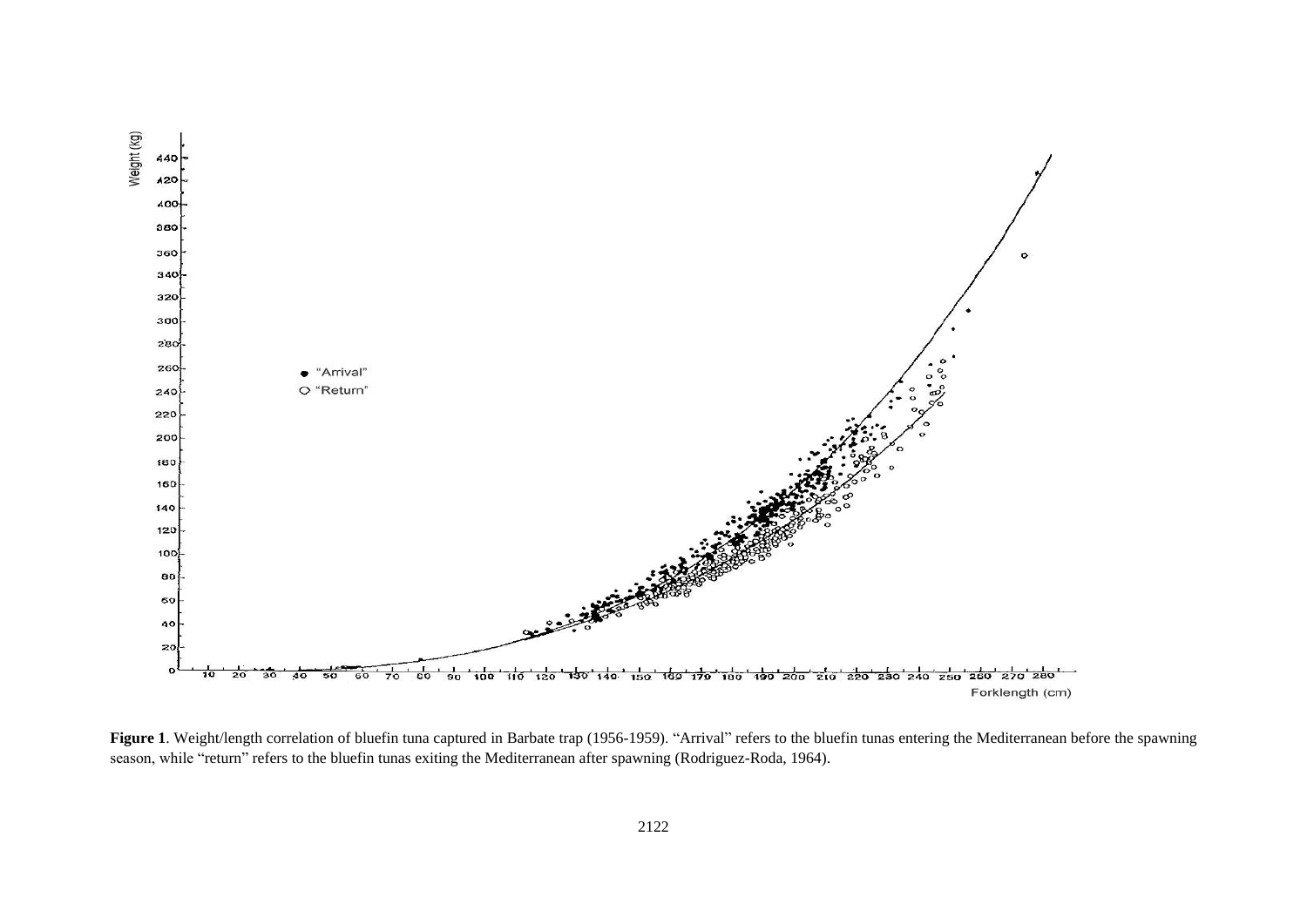

**Figure 2**. Weight/length correlation of bluefin tuna captured in Barbate trap (1956-1959) on logarithmic scale (Rodriguez-Roda, 1964). "Arrival" refers to bluefin tunas entering the Mediterranean before the spawning season, while "return" refers to bluefin tunas exiting the Mediterranean after spawning.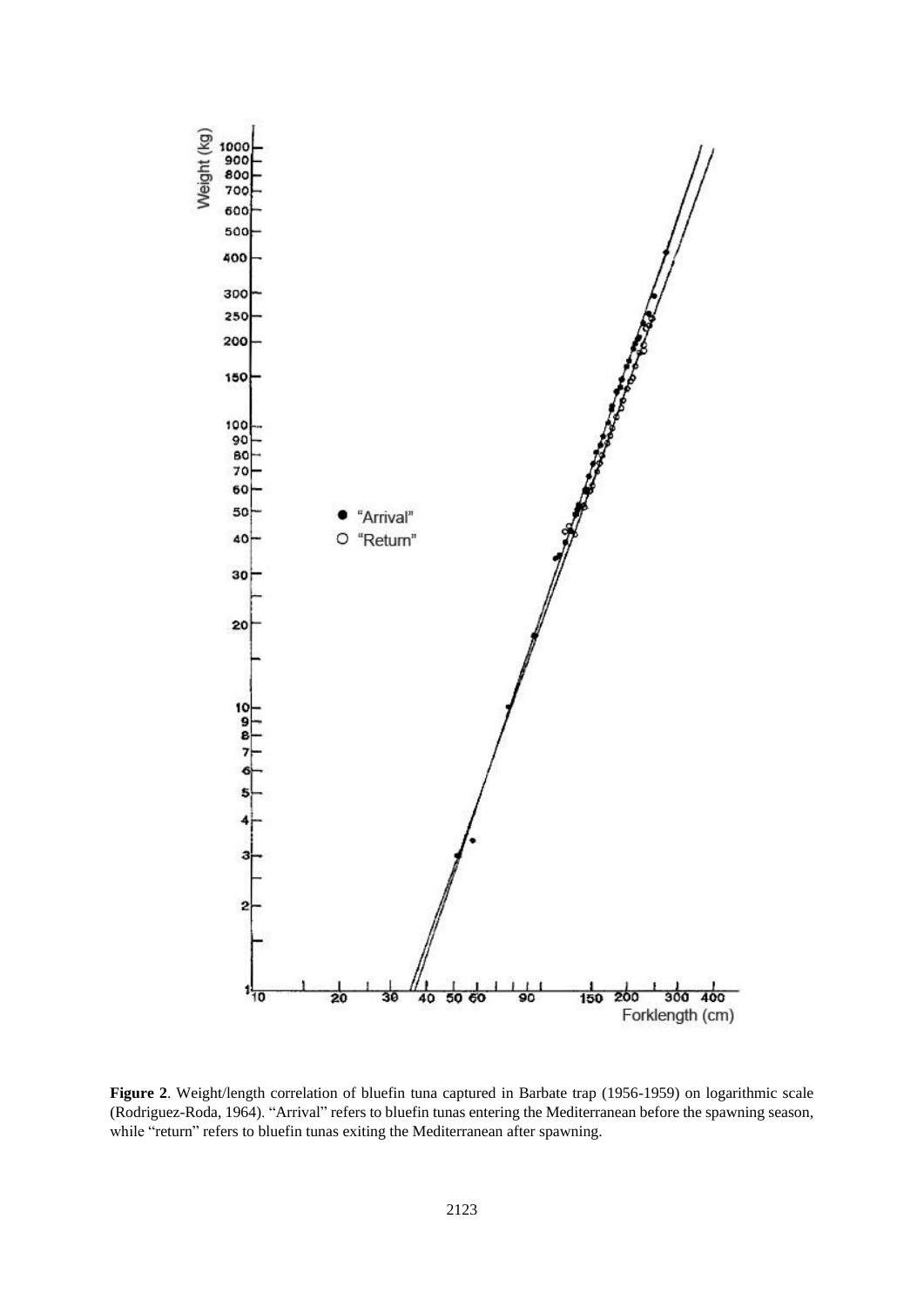

**Figure 3.** Correlation between the fork length and gonads weight. For "arrival" and "return" male tunas (Barbate, 1956 and 1958) (Rodriguez-Roda, 1964).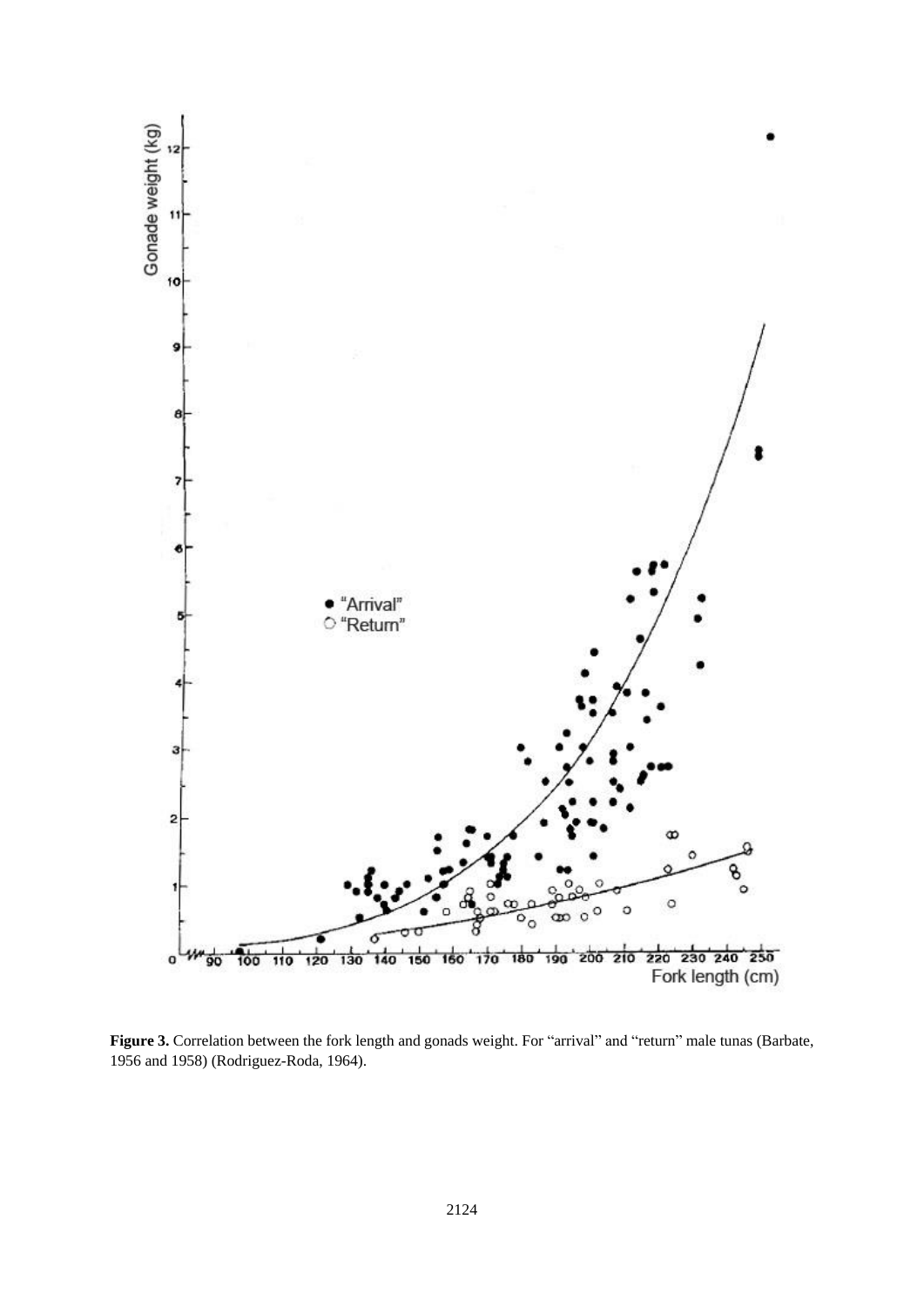

**Figure 4.** Correlation between the fork length and gonads weight. For "arrival" and "return" female tuna (Barbate, 1956 and 1958) (Rodriguez-Roda, 1964).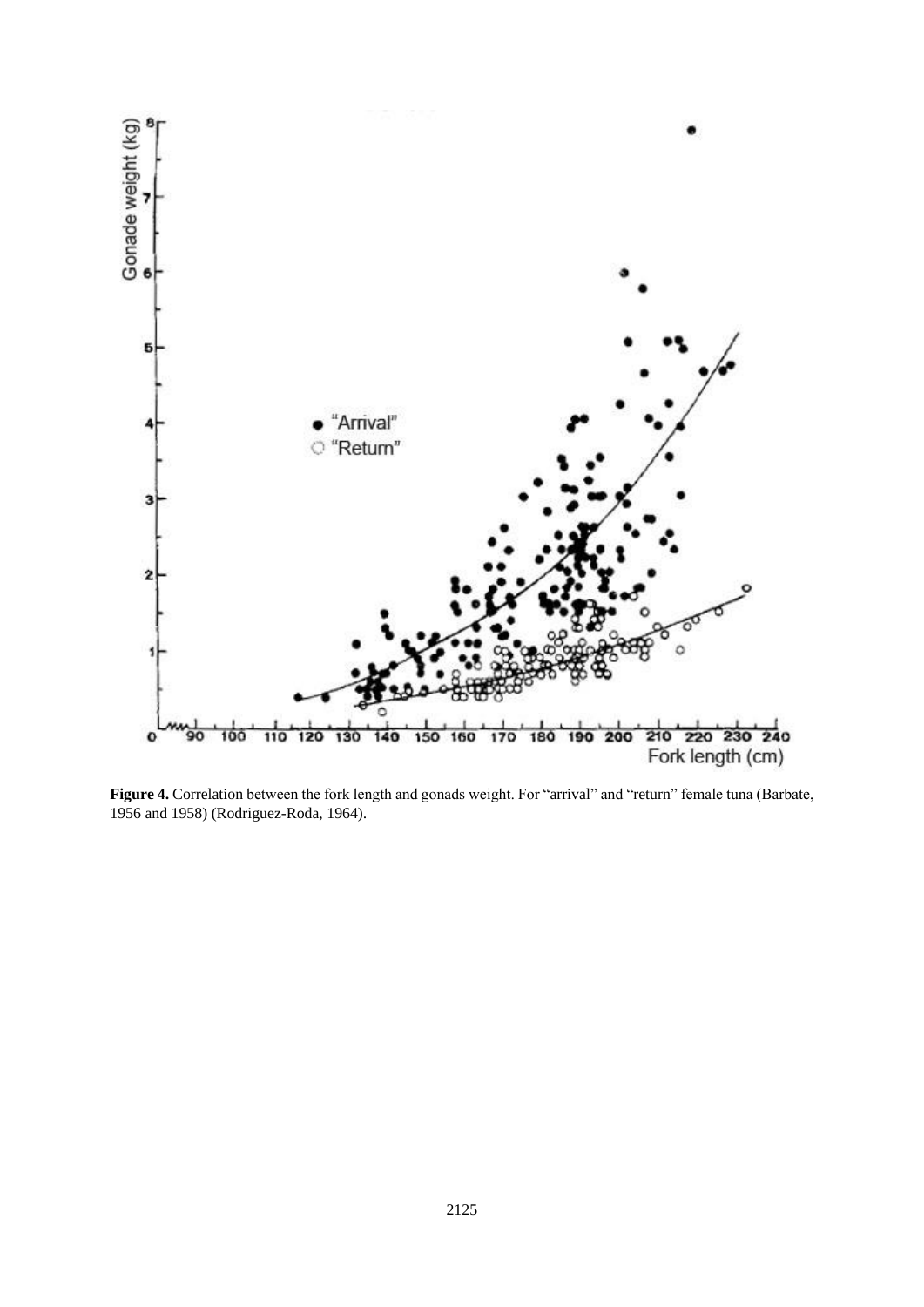

**Figure 5**. Correlation between the size (fork length, cm) of the bluefin tunas and the length of their respective right gonad (cm), for both "arrival" and "return" tunas and in separate for females and males (Rodriguez-Roda, 1967).



**Figure 6**. Correlation between the length (right gonad only) and weight of gonads (both gonads), for both "arrival" and "return" tunas and in separate for females and males (Rodriguez-Roda, 1967).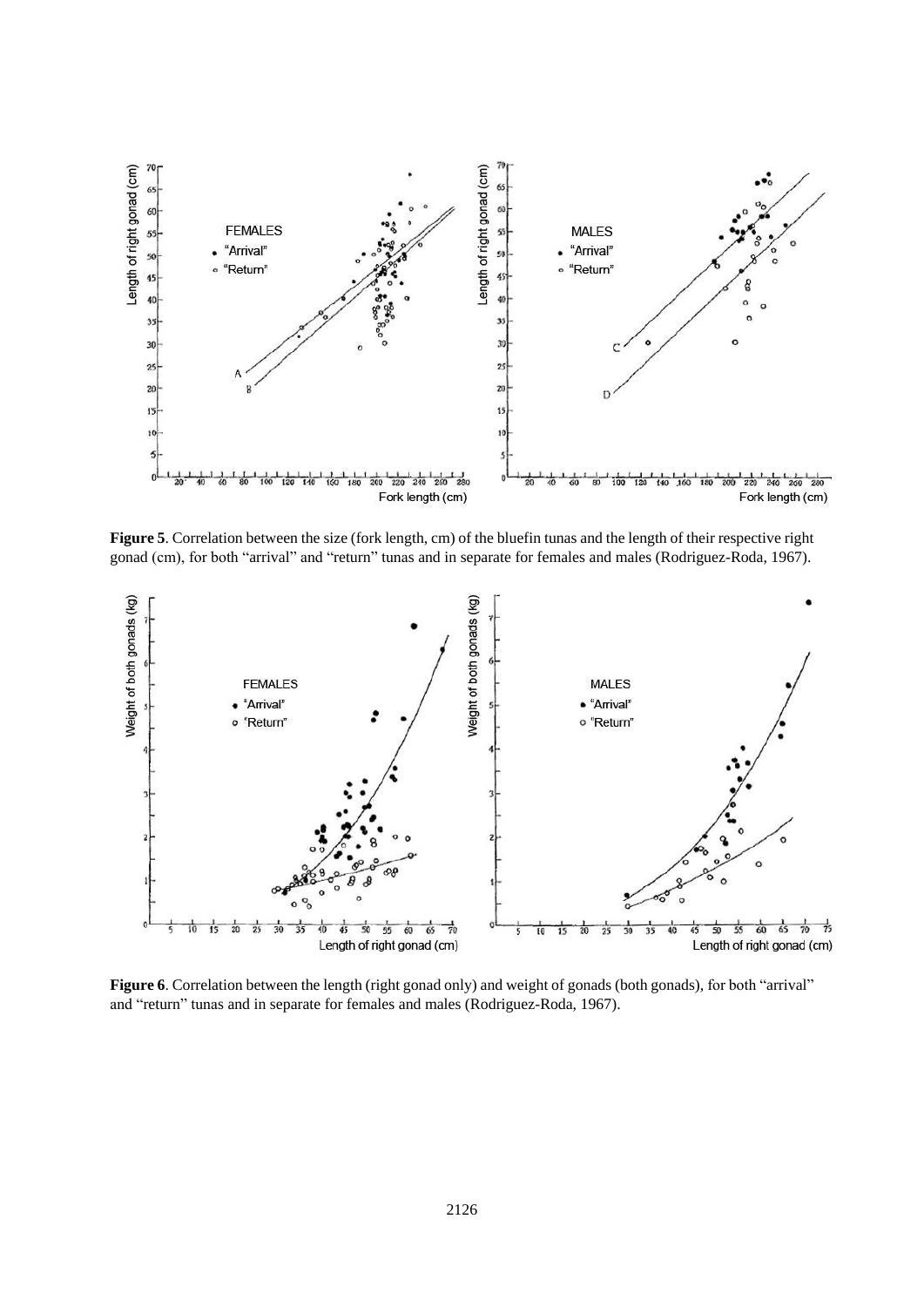

Figure 7. Maturity ogive for bluefin tuna – percentage of mature fish depending on the fork length (cm). Dashed line indicates the size on the first sexual maturity (50% of fish) (Rodriguez-Roda, 1967).



**Figure 8.** Correlation between the bluefin tuna size (fork length, cm) and absolute fecundity (in millions of eggs) (Rodriguez-Roda, 1967). Trend line corresponds to formula F=2.292450\*L3.012560